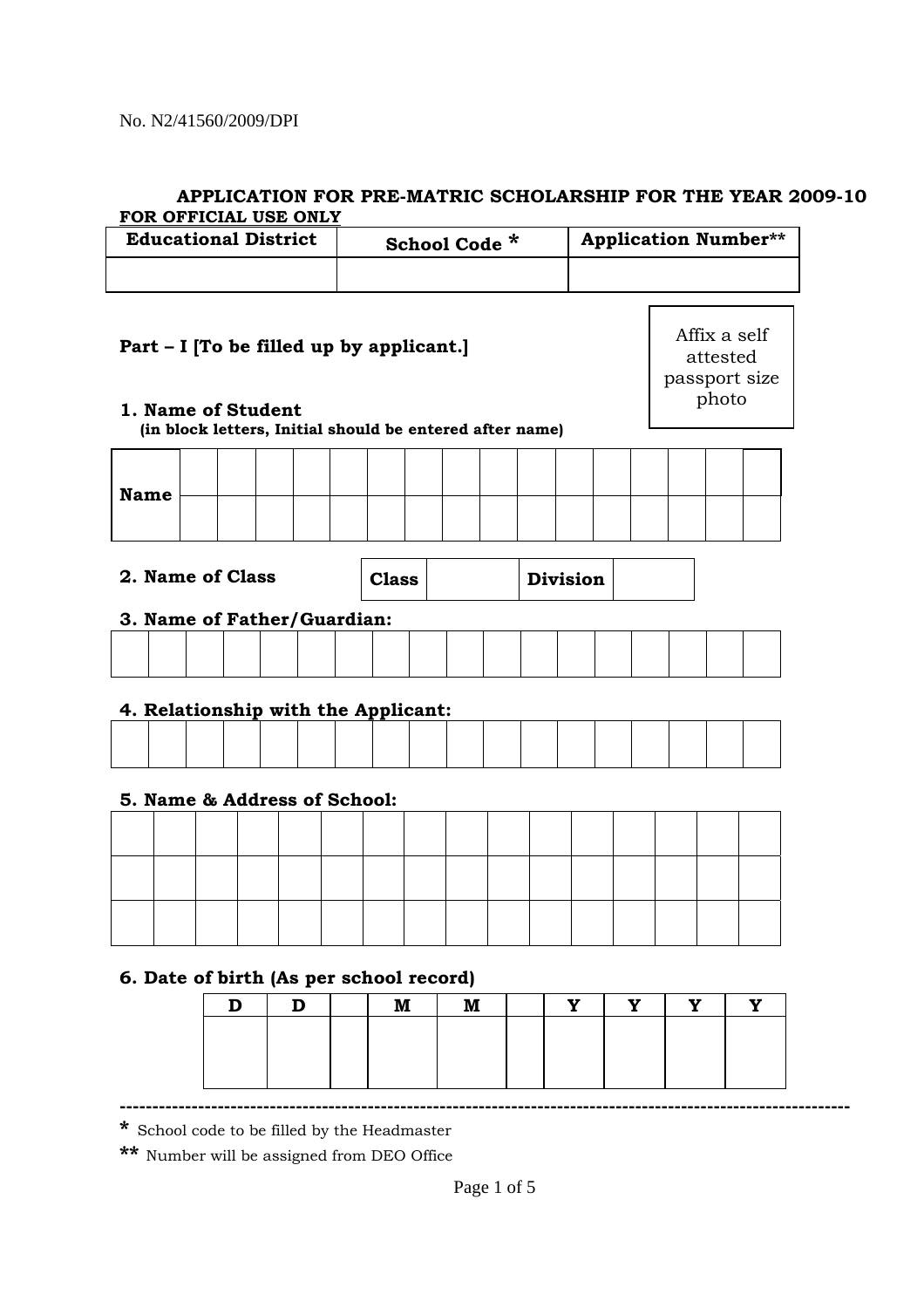|                                                                                                                         | 7. Permanent / Correspondence Address: |           |                                                              |  |  |  |  |  |  |
|-------------------------------------------------------------------------------------------------------------------------|----------------------------------------|-----------|--------------------------------------------------------------|--|--|--|--|--|--|
|                                                                                                                         |                                        |           |                                                              |  |  |  |  |  |  |
|                                                                                                                         |                                        |           |                                                              |  |  |  |  |  |  |
|                                                                                                                         |                                        |           |                                                              |  |  |  |  |  |  |
|                                                                                                                         |                                        |           |                                                              |  |  |  |  |  |  |
|                                                                                                                         |                                        |           |                                                              |  |  |  |  |  |  |
| Contact No.                                                                                                             |                                        |           |                                                              |  |  |  |  |  |  |
|                                                                                                                         |                                        |           |                                                              |  |  |  |  |  |  |
| <b>Male</b><br>Female<br>8. Whether Male or Female:<br>(Please tick)                                                    |                                        |           |                                                              |  |  |  |  |  |  |
|                                                                                                                         |                                        |           |                                                              |  |  |  |  |  |  |
| 9. Nationality:                                                                                                         |                                        |           |                                                              |  |  |  |  |  |  |
|                                                                                                                         |                                        |           |                                                              |  |  |  |  |  |  |
| 10. Religion:<br>(Please tick)                                                                                          |                                        | Christian | <b>Muslim</b>                                                |  |  |  |  |  |  |
|                                                                                                                         |                                        |           |                                                              |  |  |  |  |  |  |
|                                                                                                                         |                                        |           | 11. Details of course for which scholarship is being sought: |  |  |  |  |  |  |
| (i)                                                                                                                     | <b>Name of Class</b>                   |           |                                                              |  |  |  |  |  |  |
|                                                                                                                         |                                        |           |                                                              |  |  |  |  |  |  |
| <b>Academic Year</b><br>(ii)                                                                                            |                                        |           |                                                              |  |  |  |  |  |  |
| (III) Total Marks obtained &                                                                                            |                                        |           |                                                              |  |  |  |  |  |  |
| percentage in last examination<br>(In the case of students of Class I, the income criteria only would be<br>applicable) |                                        |           |                                                              |  |  |  |  |  |  |
| 12. Type of Institution: (Please tick)                                                                                  |                                        |           |                                                              |  |  |  |  |  |  |
|                                                                                                                         | Government                             | Aided     | <b>Un Aided Recognized</b>                                   |  |  |  |  |  |  |

| 13. If Un aided recognized,<br><b>Specify the Syllabus:</b> | <b>State</b> | <b>CBSE</b> | <b>ICSE</b> |
|-------------------------------------------------------------|--------------|-------------|-------------|
|                                                             |              |             |             |

# **14. For renewal of Scholarship:** *(Need not be filled by the applicant)*

| Name of<br>examination<br>passed | Year | Marks<br>Obtained | Full marks | % of Marks |  |
|----------------------------------|------|-------------------|------------|------------|--|
|                                  |      |                   |            |            |  |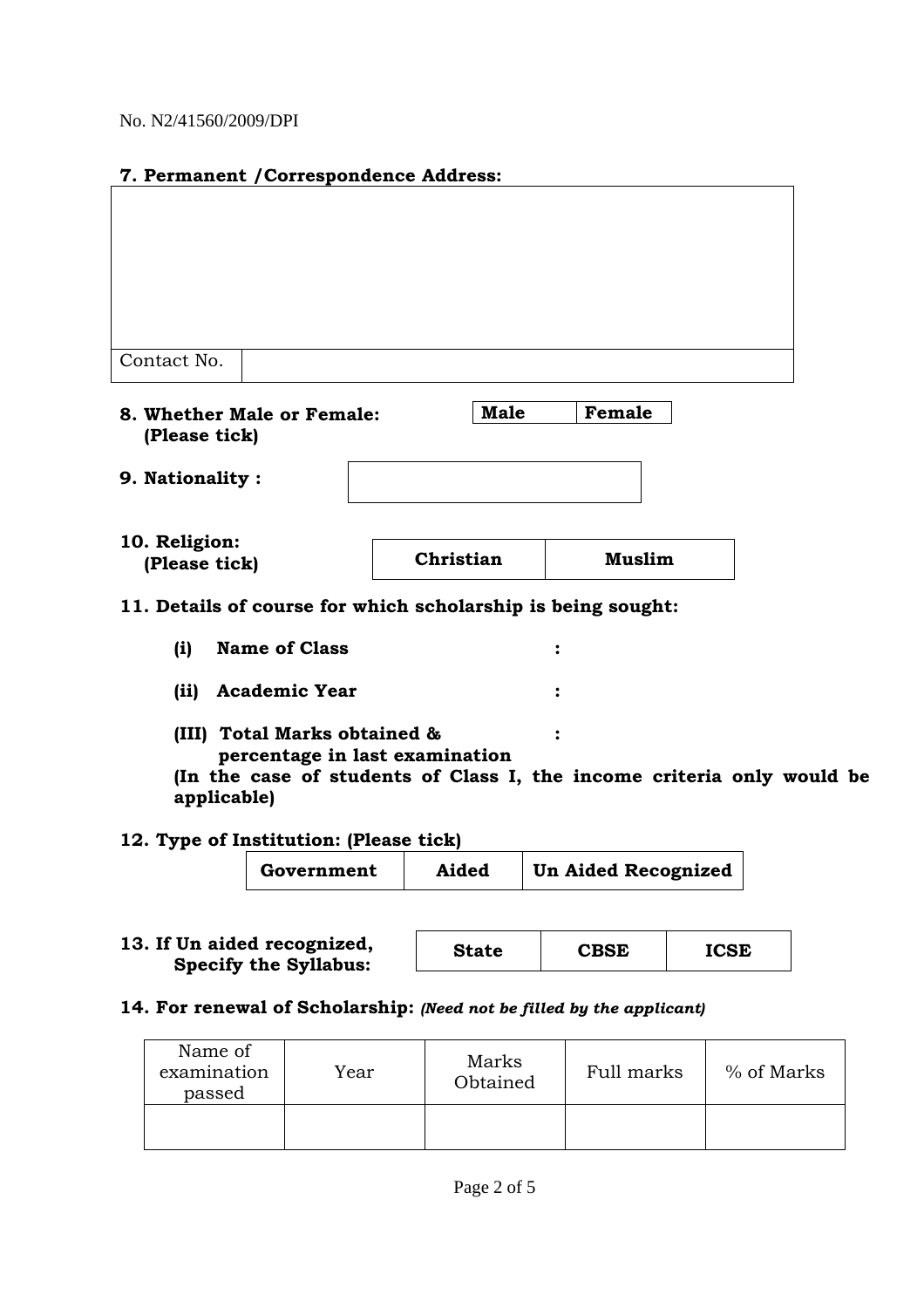- **15. Annual income of Parents/ Guardian of the student: Rs.\_\_\_\_\_\_\_\_\_\_\_\_\_\_\_\_\_\_\_\_\_\_\_\_\_/-**
- **16. Details of bank account of student:**  *(These details would be required only after sanction of scholarship and before disbursement of scholarship amount)*
- (i) Name of the payee (as in the bank accounts)
- (ii) Name of Bank :
- (iii) Bank account Number :
- (iv) Bank Address with Pin code :
- (v) Place of Branch :
- (vi) IFSC Code of the Bank Branch: (Eg: SBTR0000322)

### **17. Documents enclosed with the application**

- (i) Affix self-attested passport size photograph with signature
- (ii) Income declaration affidavit on non-judicial stamp paper for self employed parents/guardian **or** income certificate from the employer for employed parents/guardian.
- (iii) Receipt in acknowledgement of scholarship in the previous year duly countersigned by the Head of the School/institute.
- (iv) Minority community declaration affidavit on non-judicial stamp paper by the student that he/she belongs to any one of the minority communities notified by Central Government.

#### **18. Declaration:**

- (i) I hereby declare that the information given above is correct.
- (ii) I am not availing any other scholarship for this purpose from any other source.
- (iii) I shall abide by the terms and conditions for sanction of the Pre-matric Scholarship.
- (iv) I undertake that if, at any stage, it is found to the satisfaction of the sanctioning authority in the concerned State Government that the information given by me is false or if I violate the terms and conditions of the scholarship, the scholarship sanctioned to me, may be cancelled and the entire amount of scholarship will be refunded by me or recovered from me, apart from such penal action as warranted.

| Date:<br><b>Place</b> | <b>Signature of the Student</b> | Signature/Thump<br>impression of student's<br>parents/guardian for |
|-----------------------|---------------------------------|--------------------------------------------------------------------|

**students of Class I to V**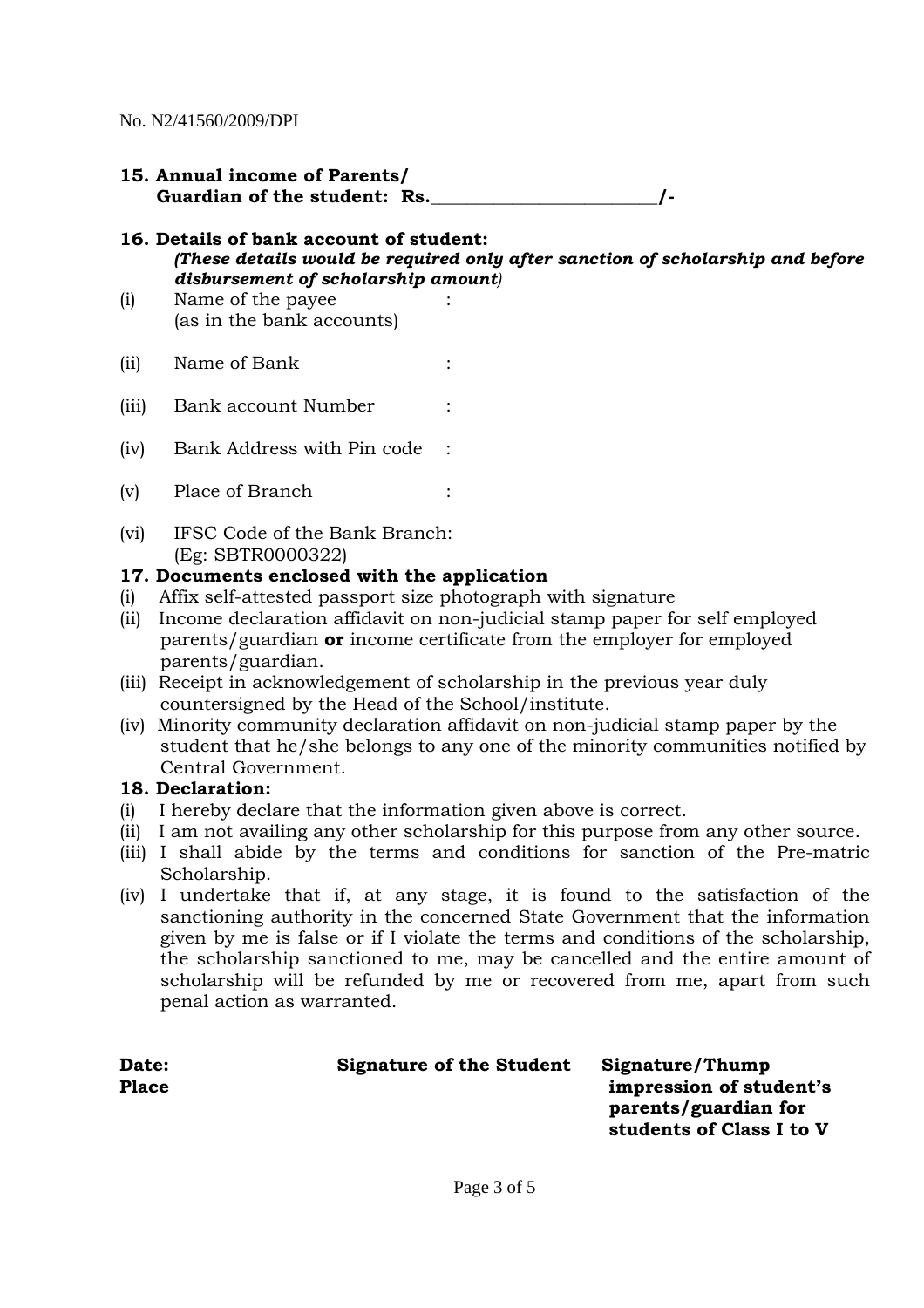# **Part II [to be filled up by the Head of the School/institute]**

#### **19. Details of School/Institute:**

- (i) Address of school/Institute:
- (ii) Telephone No:
- (iii) If a private institute, is the school/institute recognized? If so, the name of authority which has recognized it:

### **20.Verification/information to be furnished by the Head of School/institute:**

- (i) It is certified that the information filled in the above mentioned columns by Shri/Kumari .............………………….………………………………......................… S/o/d/o Shri …………………………………………….. who is admitted in class …………….. for the academic year ………………………… in this school/institute is correct.
- (ii) He/She is a day scholar or hosteller of the school/institute.

OR

He/She is staying in hostel provided by State Government.

(iii) He/She is a fresher admitted in the school/institute for academic year …………………….

OR

 He/She has been promoted from ……………………to ………………… in the academic year……………………. (Item ii & iii please strike out which is not applicable)

**21. For Renewal of scholarship if necessary:**  It is certified that the above mentioned student has passed the ………………………………. Examination for ……………….. (year) and has obtained …………… % of marks.

 It is also certified that the student has not changed the course of study and/or the school/institute of the study for which the scholarship was originally awarded/has changed the course of study and/or school/institute with prior approval of the State Government (Please strike out which is not applicable).

#### **Signature of Head of the school/college/institute With official seal**

Date: Place: